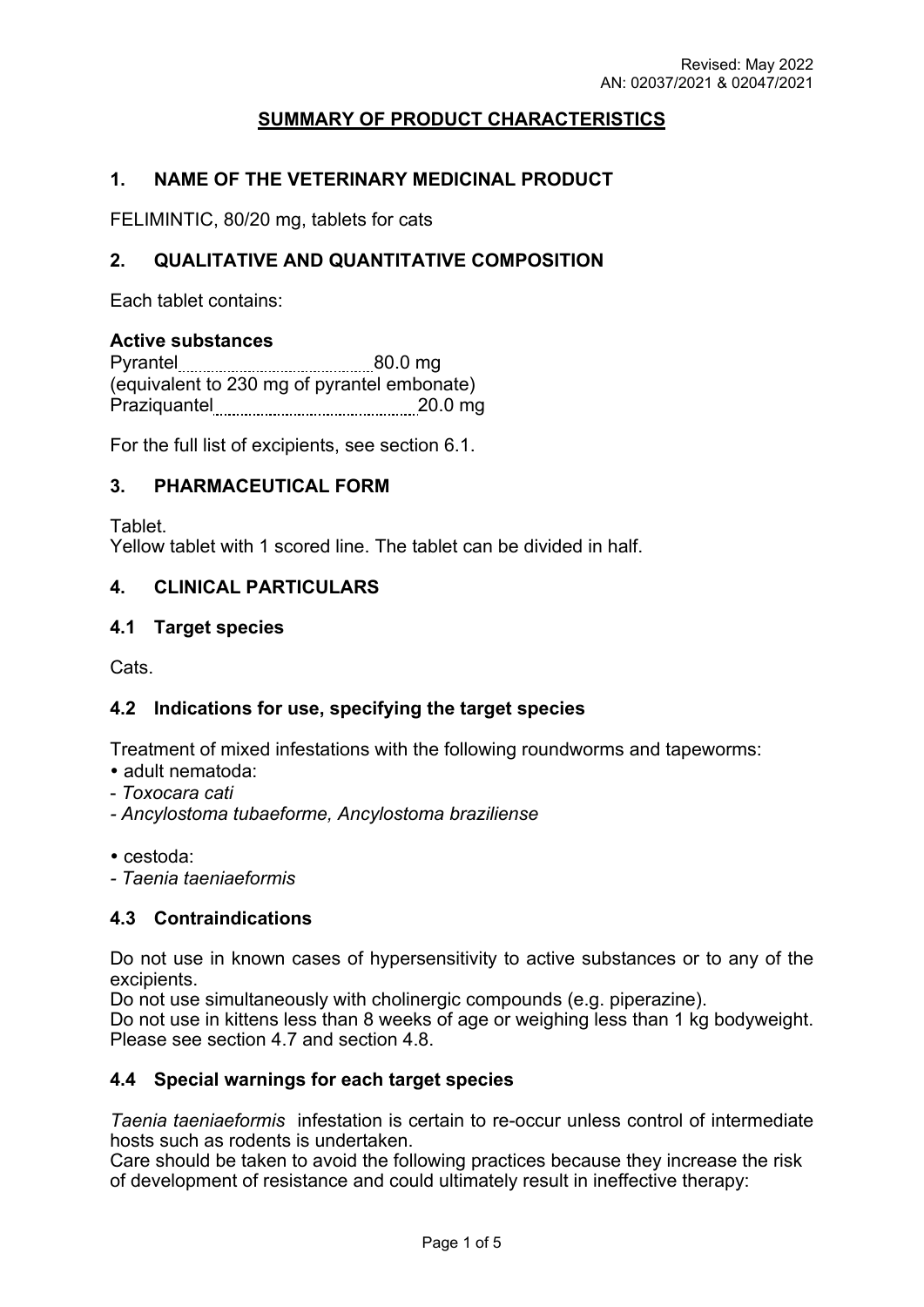- Too frequent and repeated use of anthelmintics from the same class, over an extended period of time.

- Underdosing, this may be due to underestimation of body weight or misadministration of the product.

Unnecessary use of antiparasitics or use deviating from the instruction given in the SPC may increase selection pressure and lead to reduced activity.

The decision of use the product should be based on confirmation of the parasitic species and burden or the risk of infection based on its epidemiological features for each individual animal.

The possibility that other animals in the same household can be a source of reinfection with target parasites should be considered and these should be treated as necessary with an appropriate product. The use of the product should take into account local information about susceptibility of the target parasites where available.

Tapeworm infestation occurs in cats at the earliest in the third week of life.

## **4.5 Special precautions for use**

Special precautions for use in animals

The tablets are flavoured. In order to avoid any accidental ingestion, store tablets out of reach of the animals.

Special precautions to be taken by the person administering the veterinary medicinal product to animals

Wash hands after use of the product.

In case of accidental ingestion, seek medical advice immediately and show the package leaflet or the label to the physician.

Discard any unused parts of tablets.

### **4.6 Adverse reactions (frequency and seriousness)**

Treated animals may present transient diarrhoea (very common) related to the elimination of parasites.

In very rare cases mild and other transient digestive tract disorders such as hypersalivation and/or vomiting may occur and mild and transient neurological disorders such as ataxia may occur in very rare cases.

The frequency of adverse reactions is defined using the following convention:

- very common (more than 1 in 10 animals treated displaying adverse reaction(s))
- common (more than 1 but less than 10 animals in 100 animals treated)
- uncommon (more than 1 but less than 10 animals in 1,000 animals treated)
- rare (more than 1 but less than 10 animals in 10,000 animals treated)
- very rare (less than 1 animal in 10,000 animals, including isolated reports).

# **4.7 Use during pregnancy, lactation or lay**

Praziquantel and pyrantel do not show effects on reproductive parameters in cats. No embryotoxic, foetotoxic or teratogenic effects have been found in laboratory animals (rat, mouse) for pyrantel and praziquantel and in cats for praziquantel. The safety of the veterinary medicinal product has not been established in pregnant or lactating cats after oral administration.

The use is not recommended during pregnancy. Can be used during lactation.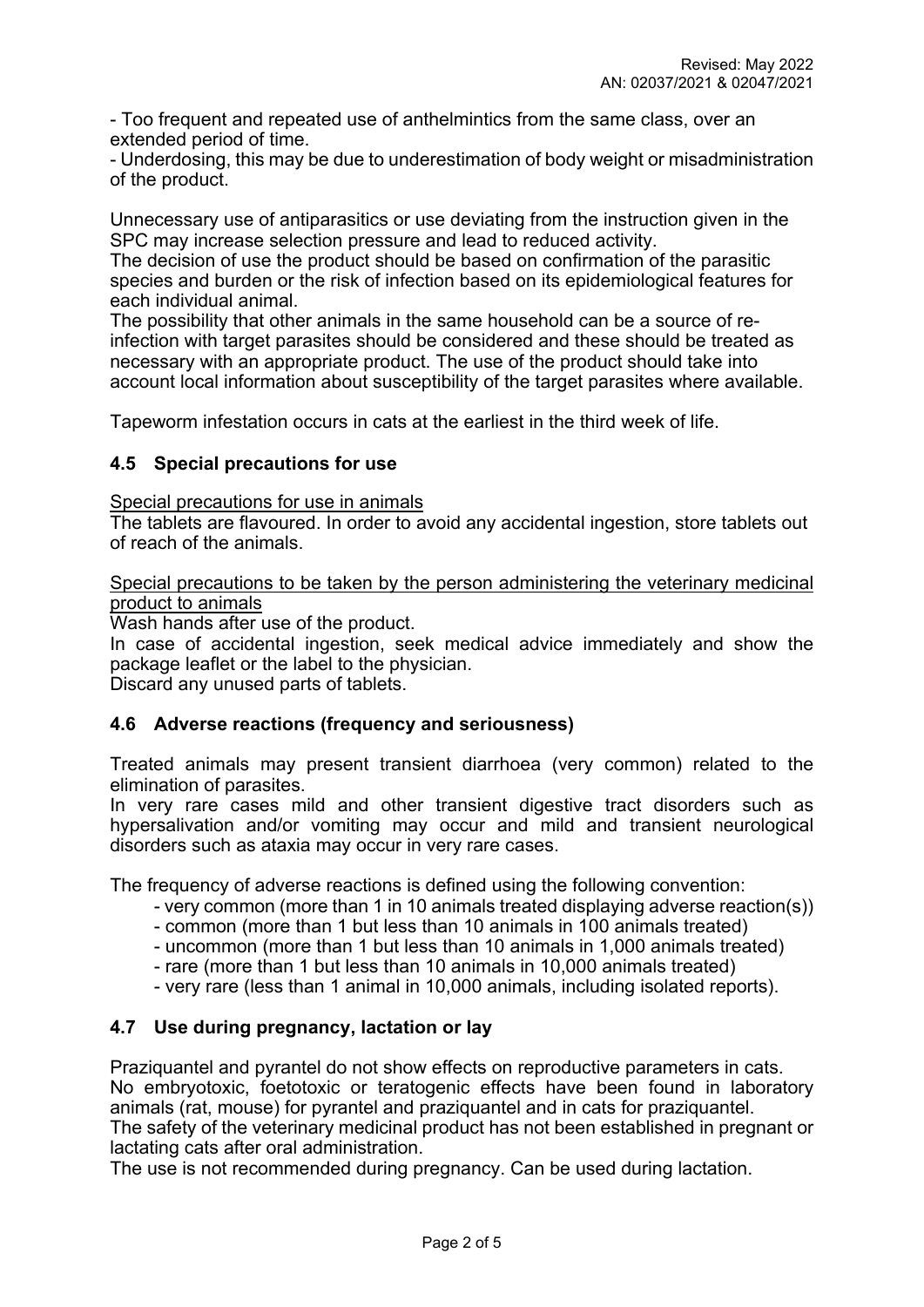## **4.8 Interaction with other medicinal products and other forms of interaction**

Do not use simultaneously with cholinergic compounds (e.g. piperazine), because the specific activities of cholinergic compounds (neuromuscular paralysis of the parasites) can inhibit the efficacy of pyrantel (spastic paralysis of the parasites).

### **4.9 Amounts to be administered and administration route**

Oral use.

5 mg/kg praziquantel and 20 mg/kg pyrantel (57.5 mg as pyrantel embonate), corresponding to 1 tablet per 4 kg bodyweight, in a single administration.

To ensure administration of a correct dosage, body weight should be determined as accurately as possible.

Dosages are shown in the table below:

| Bodyweight (kg) | Number of tablets per<br>intake |
|-----------------|---------------------------------|
| $1.0 - 2.0$ kg  | ر ا                             |
| $2.1 - 4.0$ kg  |                                 |
| $4.1 - 6.0$ kg  | $1 + \frac{1}{2}$               |
| $6.1 - 8.0$ kg  |                                 |

The tablets should be given directly into the mouth or mixed with food.

No dietary measures are necessary.

In *Toxocara cati* infestation, especially in kittens, complete elimination cannot be expected, and the risk of infection for humans can persist. Repeat treatments should be carried out with a suitable *Toxocara cati* product at 14 day intervals until 2-3 weeks after weaning.

### **4.10 Overdose (symptoms, emergency procedures, antidotes), if necessary**

At three times the recommended dose of the fixed combination praziquantel/pyrantel, vomiting and diarrhoea have been observed.

### **4.11 Withdrawal period(s)**

Not applicable.

# **5. PHARMACOLOGICAL PROPERTIES**

Pharmacotherapeutic group: Anthelmintics. ATCvet code: QP52AA51.

### **5.1 Pharmacodynamic properties**

The product is an anthelmintic containing praziquantel, a pyrazinoisoquinoline derivative, and pyrantel, a tetrahydropyrimidine derivative (as the embonate salt), active against nematodes and cestodes.

Praziquantel acts on cestodes; the spectrum of action includes *Taenia taeniaeformis*. It acts against all stages of development of these parasites in the cat intestine. Praziquantel is absorbed very rapidly through the parasite's surface and is distributed evenly inside the parasite. Both *in vitro* and *in vivo* severe damage to the parasite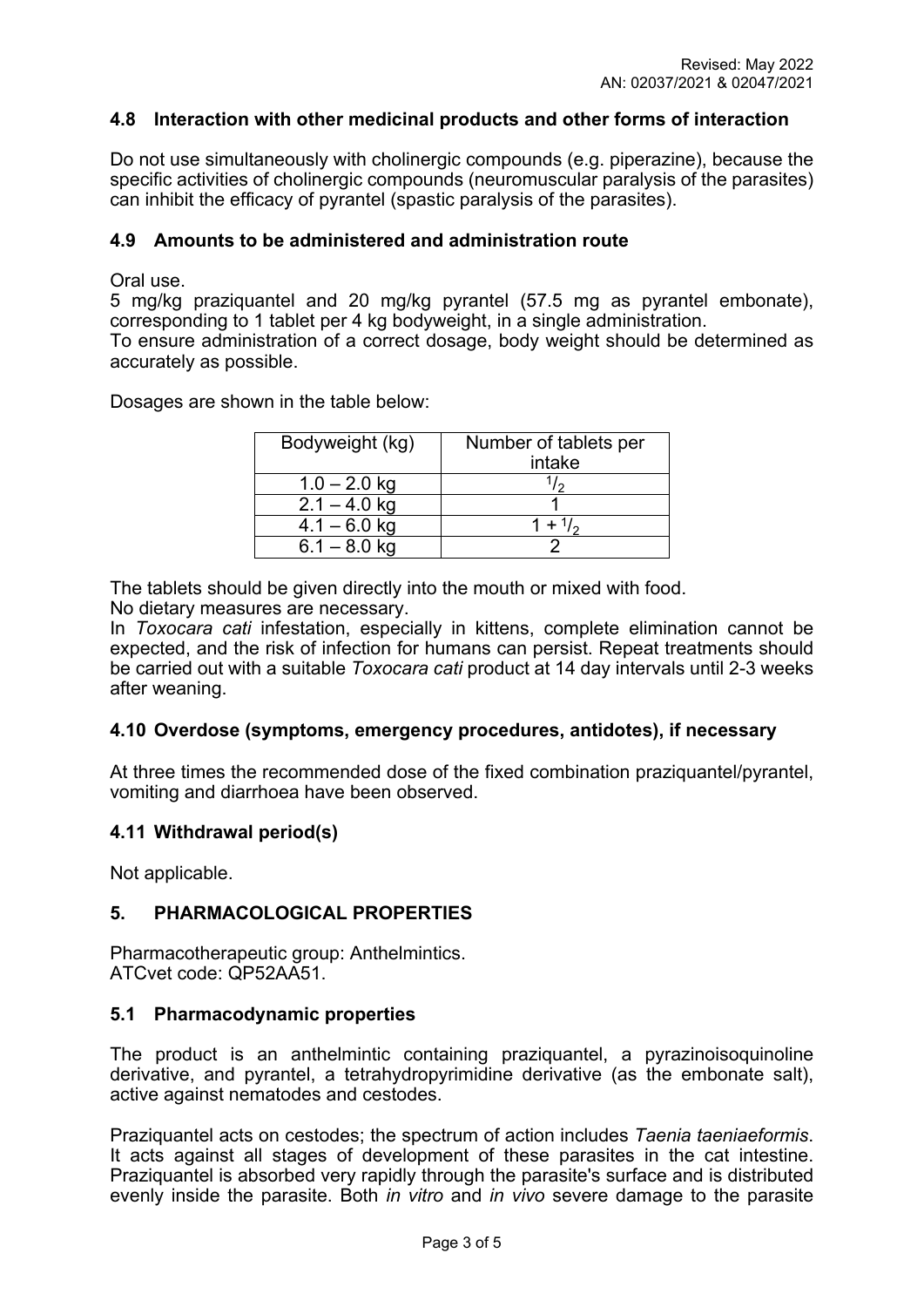integument sets in very quickly, resulting in contraction and paralysis of the parasite. The basis for the rapid onset of action is above all the praziquantel-induced change in the permeability of the parasite membrane to Ca++, which leads to a dysregulation of the parasite metabolism.

No resistance to praziquantel has been reported in cats. The mechanism of resistance has been studied in mouse. In parasites less sensitive to praziquantel, a lower inhibition of hepatic drug-metabolising enzymes and a higher metabolism of praziquantel, leading to a lower exposure of the parasite has been found.

Pyrantel acts specifically on nematodes, in particular *Toxocara cati, Ancylostoma tubaeforme and Ancylostoma braziliense*. It acts as a cholinergic agonist similarly to nicotine, and causes spastic paralysis of the nematodes by a depolarising neuromuscular blockade.

No resistance to pyrantel has been reported in cats. The mechanisms of resistance are not clearly identified, but appear to involve different subtypes of cholinergic receptors which bind to pyrantel in the parasite.

# **5.2 Pharmacokinetic particulars**

Praziquantel is very rapidly and almost completely absorbed in the stomach and small intestine following oral administration. Maximum serum levels are already reached within 0.3 to 2 hours. Praziquantel is very rapidly distributed into all organs. The elimination half-lives of <sup>14</sup>C-praziquantel and its metabolites are between 2 and 3 hours. Praziquantel is rapidly metabolised in the liver. Among all metabolites, the main metabolite is the 4-hydroxycyclohexyl derivative of praziquantel. Praziquantel is completely eliminated within 48 hours in the form of its metabolites - between 40 and 71 % in the urine and, via the bile, between 13 and 30 % in the faeces.

The embonate salt of pyrantel is poorly absorbed from the gastrointestinal tract.

# **6. PHARMACEUTICAL PARTICULARS**

# **6.1 List of excipients**

Microcrystalline cellulose Pregelatinized starch Pig liver flavour Dried yeast Magnesium stearate Povidone K30

# **6.2 Major incompatibilities**

None known.

# **6.3 Shelf life**

Shelf life of the veterinary medicinal product as packaged for sale: 5 years. Shelf life after opening the immediate packaging: Unused half tablets must be discarded.

# **6.4 Special precautions for storage**

This medicinal product does not require any special temperature storage conditions.